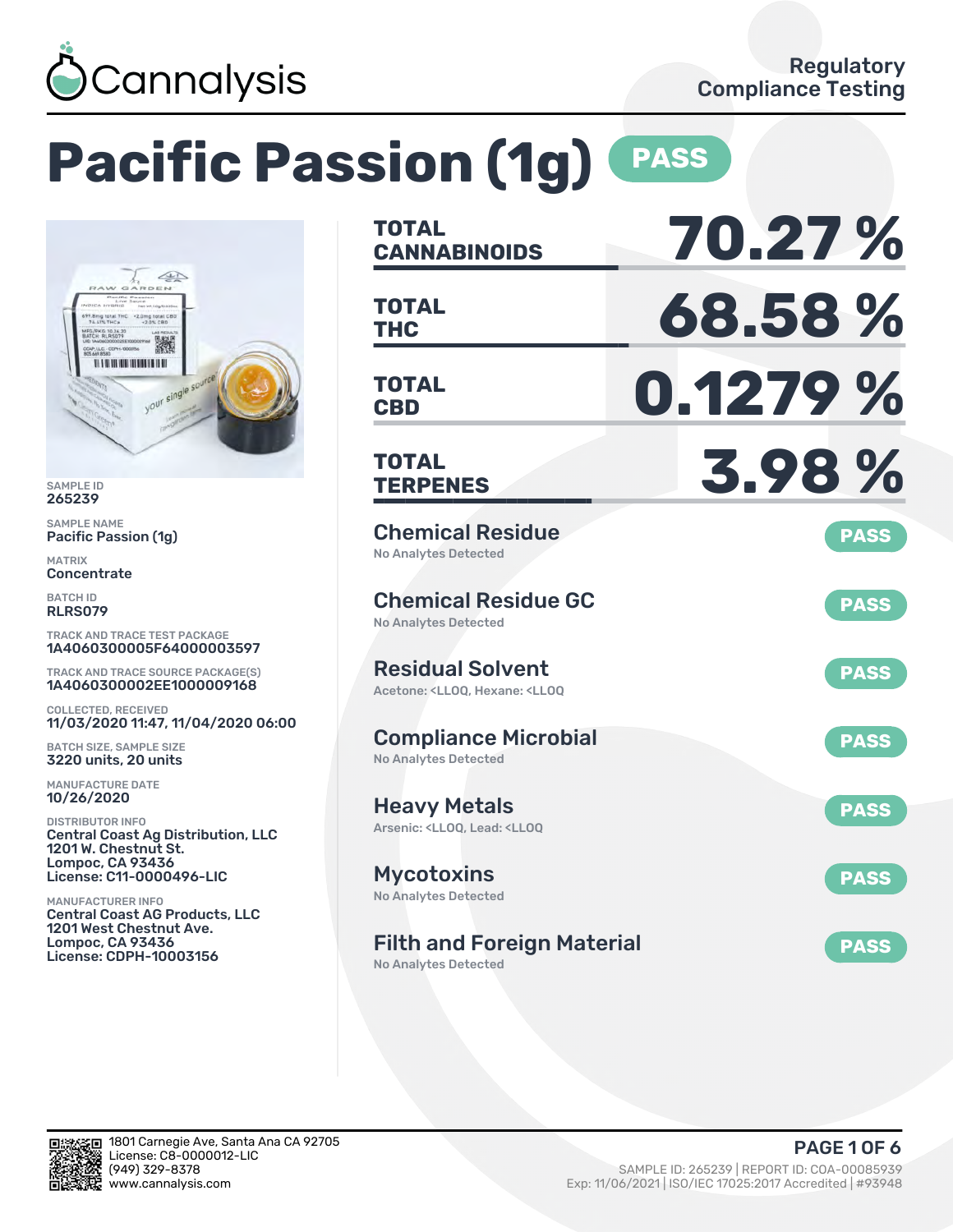

### CANNABINOID ANALYSIS

TOTAL THC,CBD, and CANNABINOIDS value(s) have been decarboxylated.

| TOTAL THC:          | 685.8 mg/g (68.58 %), 685.8 mg per package |
|---------------------|--------------------------------------------|
| TOTAL CBD:          | 1.279 mg/g (0.1279 %), 1.28 mg per package |
| TOTAL CANNABINOIDS: | 702.7 mg/g (70.27 %)                       |

UNIT OF MEASUREMENT: Milligrams per Gram(mg/g)

| <b>ANALYTE</b>         | <b>RESULT</b>           | LOD    | <b>LLOO</b> | <b>ANALYTE</b>   | <b>RESULT</b>         | LOD    | <b>LLOO</b> |
|------------------------|-------------------------|--------|-------------|------------------|-----------------------|--------|-------------|
| THCa                   | 739.8 mg/g (73.98 %)    | 0.2000 | 0.4000      | CBD <sub>v</sub> | ND.                   | 0.2000 | 0.4000      |
| D9THC                  | 36.97 mg/g (3.697 %)    | 0.2000 | 0.4000      | CBGa             | 14.59 mg/g (1.459 %)  | 0.2000 | 0.4000      |
| D8THC                  | ND                      | 0.2000 | 0.4000      | <b>CBG</b>       | 2.878 mg/g (0.2878 %) | 0.2000 | 0.4000      |
| <b>THC<sub>v</sub></b> | ND                      | 0.2000 | 0.4000      | <b>CBN</b>       | ND.                   | 0.2000 | 0.4000      |
| CBDa                   | 1.458 mg/g $(0.1458\%)$ | 0.2000 | 0.4000      | CBC              | <b>ND</b>             | 0.2000 | 0.4000      |
| CBD                    | ND                      | 0.2000 | 0.4000      |                  |                       |        |             |
|                        |                         |        |             |                  |                       |        |             |

#### ADDITIONAL INFORMATION

| Method:              | SOP-TECH-001 | Sample Prepped: 11/06/2020 10:36  | Sample Approved: 11/06/2020 20:27  |  |
|----------------------|--------------|-----------------------------------|------------------------------------|--|
| Instrument: UPLC-DAD |              | Sample Analyzed: 11/06/2020 10:36 | Prep-Analytical Batch: 23076-17789 |  |



### TERPENE ANALYSIS

| <b>ANALYTE</b>                                                                                                                                          | <b>RESULT</b>                                                                                                                     | <b>LOD</b> | <b>LLOQ</b> | <b>ANALYTE</b>         | <b>RESULT</b>                                      | <b>LOD</b> | <b>LLOQ</b> |
|---------------------------------------------------------------------------------------------------------------------------------------------------------|-----------------------------------------------------------------------------------------------------------------------------------|------------|-------------|------------------------|----------------------------------------------------|------------|-------------|
| 3-Carene                                                                                                                                                | <b>ND</b>                                                                                                                         | 0.5000     | 1.000       | Alpha bisabolol        | 1.855 mg/g (0.1855 %)                              | 0.5000     | 1.000       |
| Alpha cedrene                                                                                                                                           | <b>ND</b>                                                                                                                         | 0.5000     | 1.000       | Alpha humulene         | 3.110 mg/g $(0.3110\%)$                            | 0.5000     | 1.000       |
| Alpha pinene                                                                                                                                            | <lloq< td=""><td>0.5000</td><td>1.000</td><td>Alpha terpinene</td><td><b>ND</b></td><td>0.5000</td><td>1.000</td></lloq<>         | 0.5000     | 1.000       | Alpha terpinene        | <b>ND</b>                                          | 0.5000     | 1.000       |
| Alpha terpineol                                                                                                                                         | 1.098 mg/g $(0.1098\%)$                                                                                                           | 0.3300     | 0.6500      | Beta caryophyllene     | 8.621 mg/g (0.8621%)                               | 0.5000     | 1.000       |
| Beta myrcene                                                                                                                                            | 10.57 mg/g (1.057 %)                                                                                                              | 0.5000     | 1.000       | Beta pinene            | <lloq< td=""><td>0.6100</td><td>1.210</td></lloq<> | 0.6100     | 1.210       |
| <b>Borneol</b>                                                                                                                                          | <b>ND</b>                                                                                                                         | 0.5000     | 1.000       | Camphene               | <b>ND</b>                                          | 0.5000     | 1.000       |
| Camphor                                                                                                                                                 | <b>ND</b>                                                                                                                         | 0.5000     | 1.000       | Caryophyllene oxide ND |                                                    | 0.5000     | 1.000       |
| Cedrol                                                                                                                                                  | <b>ND</b>                                                                                                                         | 0.5000     | 1.000       | Cis nerolidol          | <b>ND</b>                                          | 0.5000     | 1.000       |
| Eucalyptol                                                                                                                                              | <b>ND</b>                                                                                                                         | 0.5000     | 1.000       | Fenchol                | 1.424 mg/g (0.1424 %)                              | 0.5000     | 1.000       |
| Fenchone                                                                                                                                                | <b>ND</b>                                                                                                                         | 0.5000     | 1.000       | Gamma terpinene        | <b>ND</b>                                          | 0.5000     | 1.000       |
| Gamma terpineol                                                                                                                                         | <b>ND</b>                                                                                                                         | 0.1000     | 0.2100      | Geranyl acetate        | <b>ND</b>                                          | 0.5000     | 1.000       |
| Guaiol                                                                                                                                                  | 1.693 mg/g $(0.1693\%)$                                                                                                           | 0.5000     | 1.000       | Isoborneol             | <b>ND</b>                                          | 0.5000     | 1.000       |
| Isopulegol                                                                                                                                              | <b>ND</b>                                                                                                                         | 0.5000     | 1.000       | Limonene               | 5.443 mg/g (0.5443 %)                              | 0.5000     | 1.000       |
| Linalool                                                                                                                                                | 2.083 mg/g (0.2083 %)                                                                                                             | 0.5000     | 1.000       | Menthol                | <b>ND</b>                                          | 0.5000     | 1.000       |
| Ocimene 1                                                                                                                                               | <ll0q< td=""><td>0.1600</td><td>0.3100</td><td>Ocimene 2</td><td>3.929 mg/g (0.3929 %)</td><td>0.3500</td><td>0.6900</td></ll0q<> | 0.1600     | 0.3100      | Ocimene 2              | 3.929 mg/g (0.3929 %)                              | 0.3500     | 0.6900      |
| P-cymene                                                                                                                                                | <b>ND</b>                                                                                                                         | 0.5200     | 1.050       | P-mentha-1,5-diene ND  |                                                    | 0.5000     | 1.000       |
| Pulegone                                                                                                                                                | <b>ND</b>                                                                                                                         | 0.5000     | 1.000       | Sabinene               | <b>ND</b>                                          | 0.5000     | 1.000       |
| Sabinene hydrate                                                                                                                                        | <b>ND</b>                                                                                                                         | 0.5000     | 1.000       | Terpinolene            | <b>ND</b>                                          | 0.5000     | 1.000       |
| Trans beta farnesene <ll00< td=""><td></td><td>0.5000</td><td>1.000</td><td>Trans nerolidol</td><td><b>ND</b></td><td>0.5000</td><td>1.000</td></ll00<> |                                                                                                                                   | 0.5000     | 1.000       | Trans nerolidol        | <b>ND</b>                                          | 0.5000     | 1.000       |
| Valencene                                                                                                                                               | <b>ND</b>                                                                                                                         | 0.5000     | 1.000       |                        |                                                    |            |             |

#### ADDITIONAL INFORMATION

Method: SOP-TECH-027 Sample Prepped: 11/04/2020 16:14 Sample Approved: 11/05/2020 12:09 Prep-Analytical Batch: 23004-17734

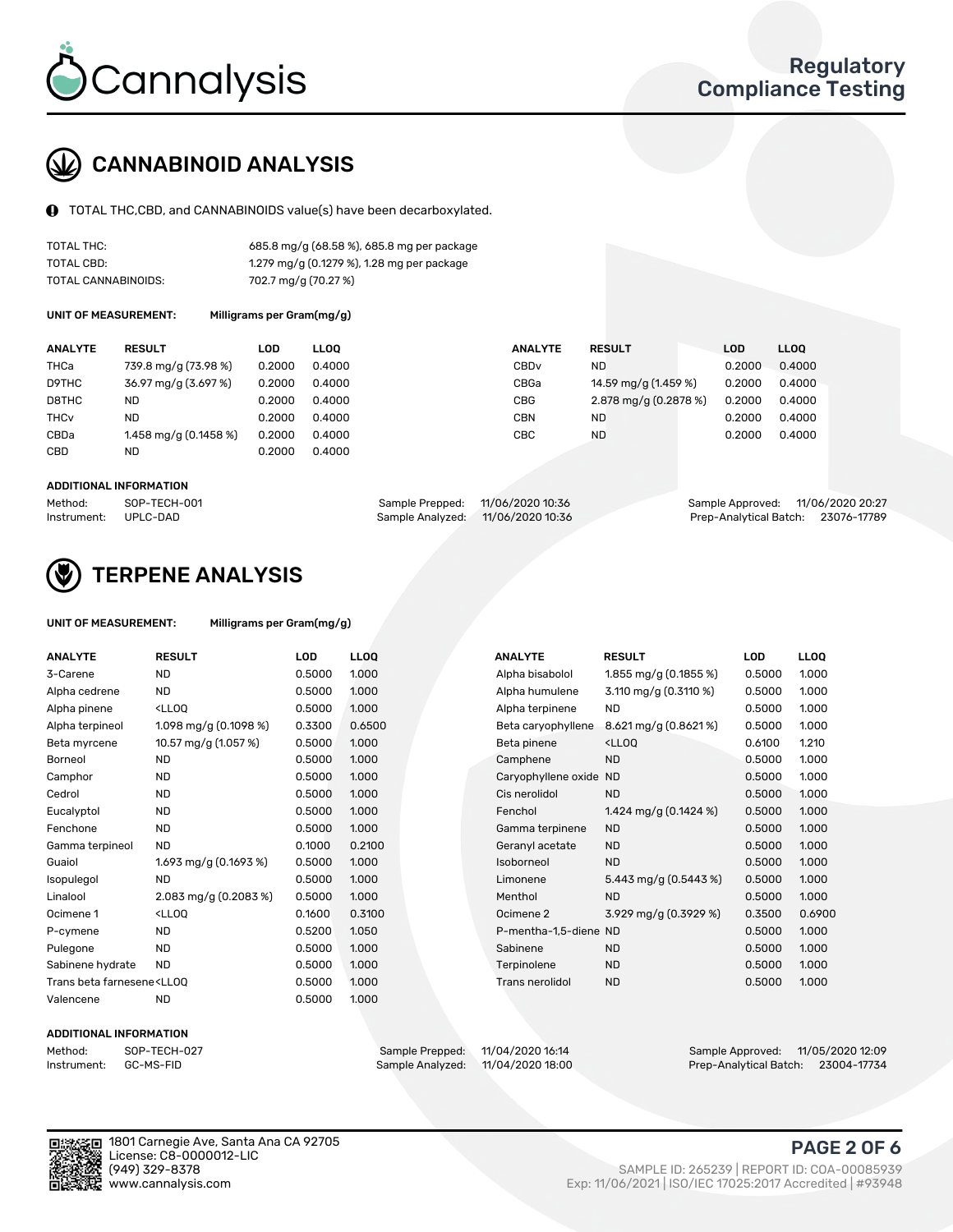

### CHEMICAL RESIDUE ANALYSIS PASS

UNIT OF MEASUREMENT: Micrograms per Gram(ug/g)

| <b>ANALYTE</b>  | <b>RESULT</b> | LOD    | LLOQ   | <b>ACTION LEVEL</b> |      | <b>ANALYTE</b>      | <b>RESULT</b> | LOD    | <b>LLOQ</b> | <b>ACTION LEVEL</b> |      |
|-----------------|---------------|--------|--------|---------------------|------|---------------------|---------------|--------|-------------|---------------------|------|
| Abamectin       | <b>ND</b>     | 0.0200 | 0.0400 | 0.1000              | Pass | Acephate            | <b>ND</b>     | 0.0200 | 0.0400      | 0.1000              | Pass |
| Acequinocyl     | <b>ND</b>     | 0.0200 | 0.0400 | 0.1000              | Pass | Acetamiprid         | <b>ND</b>     | 0.0200 | 0.0400      | 0.1000              | Pass |
| Aldicarb        | <b>ND</b>     | 0.0200 | 0.0400 | 0.0                 | Pass | Azoxystrobin        | <b>ND</b>     | 0.0200 | 0.0400      | 0.1000              | Pass |
| Bifenazate      | <b>ND</b>     | 0.0200 | 0.0400 | 0.1000              | Pass | <b>Bifenthrin</b>   | <b>ND</b>     | 0.0200 | 0.0400      | 3.000               | Pass |
| <b>Boscalid</b> | <b>ND</b>     | 0.0200 | 0.0400 | 0.1000              | Pass | Carbaryl            | <b>ND</b>     | 0.0200 | 0.0400      | 0.5000              | Pass |
| Carbofuran      | <b>ND</b>     | 0.0200 | 0.0400 | 0.0                 | Pass | Chlorantraniliprole | <b>ND</b>     | 0.0200 | 0.0400      | 10.00               | Pass |
| Clofentezine    | <b>ND</b>     | 0.0200 | 0.0400 | 0.1000              | Pass | Coumaphos           | <b>ND</b>     | 0.0200 | 0.0400      | 0.0                 | Pass |
| Cyfluthrin      | <b>ND</b>     | 0.4000 | 1.000  | 2.000               | Pass | Cypermethrin        | <b>ND</b>     | 0.4000 | 1.000       | 1.000               | Pass |
| Daminozide      | <b>ND</b>     | 0.0200 | 0.0400 | 0.0                 | Pass | Diazinon            | <b>ND</b>     | 0.0200 | 0.0400      | 0.1000              | Pass |
| Dichlorvos      | <b>ND</b>     | 0.0200 | 0.0400 | 0.0                 | Pass | Dimethoate          | <b>ND</b>     | 0.0200 | 0.0400      | 0.0                 | Pass |
| Dimethomorph    | <b>ND</b>     | 0.0200 | 0.0400 | 2.000               | Pass | Ethoprophos         | <b>ND</b>     | 0.0200 | 0.0400      | 0.0                 | Pass |
| Etofenprox      | <b>ND</b>     | 0.0200 | 0.0400 | 0.0                 | Pass | Etoxazole           | <b>ND</b>     | 0.0200 | 0.0400      | 0.1000              | Pass |
| Fenhexamid      | <b>ND</b>     | 0.0200 | 0.0400 | 0.1000              | Pass | Fenoxycarb          | <b>ND</b>     | 0.0200 | 0.0400      | 0.0                 | Pass |
| Fenpyroximate   | <b>ND</b>     | 0.0200 | 0.0400 | 0.1000              | Pass | Fipronil            | <b>ND</b>     | 0.0400 | 0.1000      | 0.0                 | Pass |
| Flonicamid      | <b>ND</b>     | 0.0200 | 0.0400 | 0.1000              | Pass | Fludioxonil         | <b>ND</b>     | 0.0200 | 0.0400      | 0.1000              | Pass |
| Hexythiazox     | <b>ND</b>     | 0.0200 | 0.0400 | 0.1000              | Pass | Imazalil            | <b>ND</b>     | 0.0200 | 0.0400      | 0.0                 | Pass |
| Imidacloprid    | <b>ND</b>     | 0.0200 | 0.0400 | 5.000               | Pass | Kresoxim methyl     | <b>ND</b>     | 0.0200 | 0.0400      | 0.1000              | Pass |
| Malathion       | <b>ND</b>     | 0.0200 | 0.0400 | 0.5000              | Pass | Metalaxyl           | <b>ND</b>     | 0.0200 | 0.0400      | 2.000               | Pass |
| Methiocarb      | <b>ND</b>     | 0.0200 | 0.0400 | 0.0                 | Pass | Methomyl            | <b>ND</b>     | 0.0200 | 0.0400      | 1.000               | Pass |
| Mevinphos       | <b>ND</b>     | 0.0200 | 0.0400 | 0.0                 | Pass | Myclobutanil        | <b>ND</b>     | 0.0200 | 0.0400      | 0.1000              | Pass |
| Naled           | <b>ND</b>     | 0.0200 | 0.0400 | 0.1000              | Pass | Oxamyl              | <b>ND</b>     | 0.0200 | 0.0400      | 0.5000              | Pass |
| Paclobutrazol   | <b>ND</b>     | 0.0200 | 0.0400 | 0.0                 | Pass | Permethrins         | <b>ND</b>     | 0.0400 | 0.1000      | 0.5000              | Pass |
| Phosmet         | <b>ND</b>     | 0.0200 | 0.0400 | 0.1000              | Pass | Piperonyl butoxide  | <b>ND</b>     | 0.0200 | 0.0400      | 3.000               | Pass |
| Prallethrin     | <b>ND</b>     | 0.0200 | 0.0400 | 0.1000              | Pass | Propiconazole       | <b>ND</b>     | 0.0200 | 0.0400      | 0.1000              | Pass |
| Propoxur        | <b>ND</b>     | 0.0200 | 0.0400 | 0.0                 | Pass | Pyrethrins          | <b>ND</b>     | 0.0200 | 0.0400      | 0.5000              | Pass |
| Pyridaben       | <b>ND</b>     | 0.0200 | 0.0400 | 0.1000              | Pass | Spinetoram          | <b>ND</b>     | 0.0200 | 0.0400      | 0.1000              | Pass |
| Spinosad        | <b>ND</b>     | 0.0300 | 0.0700 | 0.1000              | Pass | Spiromesifen        | <b>ND</b>     | 0.0200 | 0.0400      | 0.1000              | Pass |
| Spirotetramat   | <b>ND</b>     | 0.0200 | 0.0400 | 0.1000              | Pass | Spiroxamine         | <b>ND</b>     | 0.0200 | 0.0400      | 0.0                 | Pass |
| Tebuconazole    | <b>ND</b>     | 0.0200 | 0.0400 | 0.1000              | Pass | Thiacloprid         | <b>ND</b>     | 0.0200 | 0.0400      | 0.0                 | Pass |
| Thiamethoxam    | <b>ND</b>     | 0.0200 | 0.0400 | 5.000               | Pass | Trifloxystrobin     | <b>ND</b>     | 0.0200 | 0.0400      | 0.1000              | Pass |
|                 |               |        |        |                     |      |                     |               |        |             |                     |      |

#### ADDITIONAL INFORMATION

Method: SOP-TECH-002 Sample Prepped: 11/04/2020 12:54 Sample Approved: 11/05/2020 11:42 Instrument: LC-MS/MS Sample Analyzed: 11/04/2020 14:21 Prep-Analytical Batch: 22984-17714



PAGE 3 OF 6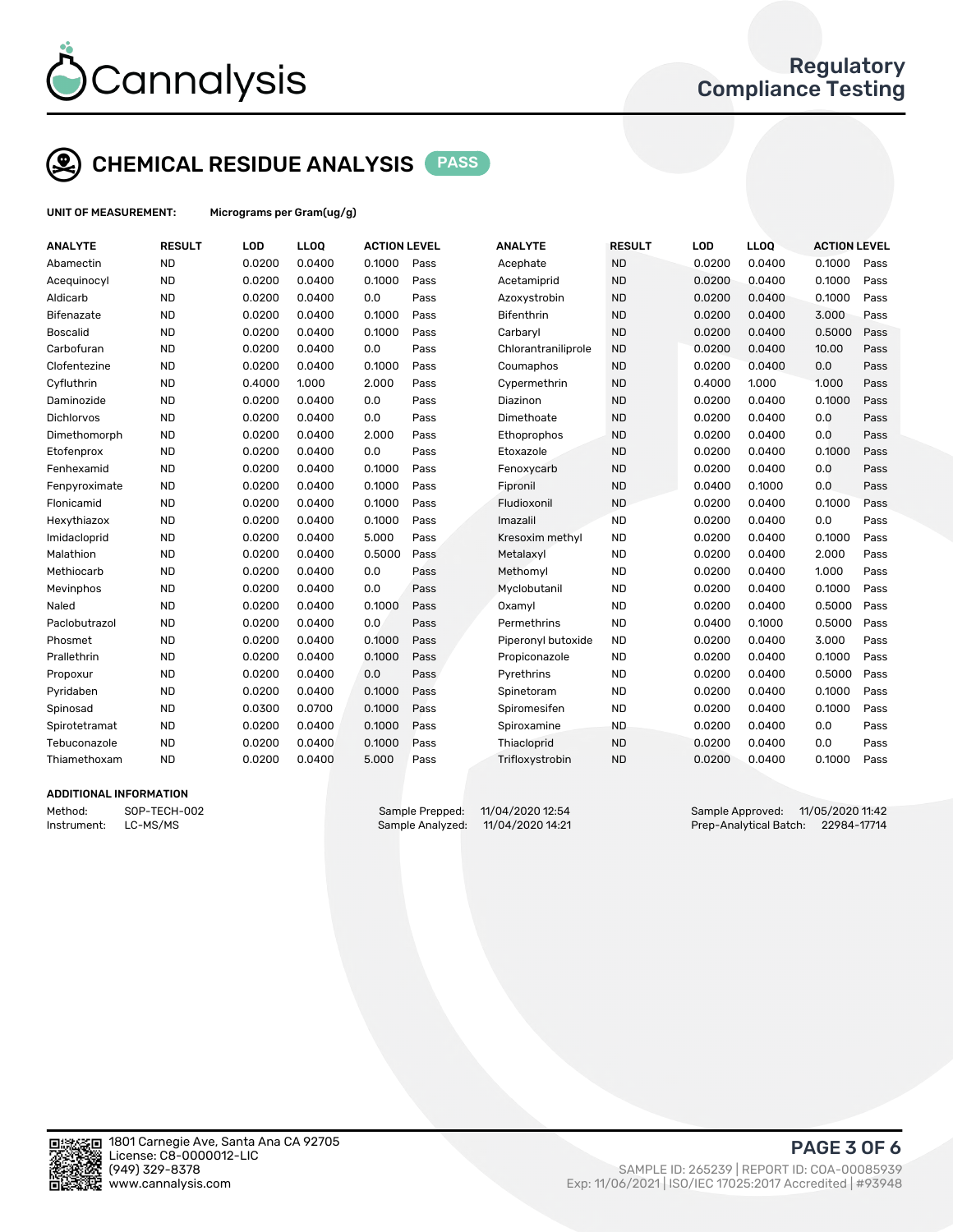

### CHEMICAL RESIDUE GC ANALYSIS PASS

| UNIT OF MEASUREMENT: | Micrograms per Gram(ug/g) |
|----------------------|---------------------------|
|                      |                           |

| Micrograms per Gram(ug/g) |  |  |
|---------------------------|--|--|
|                           |  |  |

| <b>ANALYTE</b>                                   | <b>RESULT</b>            | LOD    | <b>LLOO</b> | <b>ACTION LEVEL</b> |                                     | <b>ANALYTE</b>                       | <b>RESULT</b> | LOD              | <b>LLOO</b>            | <b>ACTION LEVEL</b>             |      |
|--------------------------------------------------|--------------------------|--------|-------------|---------------------|-------------------------------------|--------------------------------------|---------------|------------------|------------------------|---------------------------------|------|
| Captan                                           | <b>ND</b>                | 0.1000 | 0.2000      | 0.7000              | Pass                                | Chlordane                            | <b>ND</b>     | 0.0109           | 0.0136                 | 0.0                             | Pass |
| Methyl parathion                                 | <b>ND</b>                | 0.0400 | 0.1000      | 0.0                 | Pass                                | <b>PCNB</b>                          | <b>ND</b>     | 0.0200           | 0.0400                 | 0.1000                          | Pass |
| Chlorfenapyr                                     | <b>ND</b>                | 0.0800 | 0.1000      | 0.0                 | Pass                                | Chlorpyrifos                         | <b>ND</b>     | 0.0800           | 0.1000                 | 0.0                             | Pass |
| ADDITIONAL INFORMATION<br>Method:<br>Instrument: | SOP-TECH-010<br>GC-MS/MS |        |             |                     | Sample Prepped:<br>Sample Analyzed: | 11/04/2020 13:59<br>11/04/2020 14:21 |               | Sample Approved: | Prep-Analytical Batch: | 11/05/2020 11:01<br>22988-17715 |      |

### RESIDUAL SOLVENT ANALYSIS PASS

UNIT OF MEASUREMENT: Micrograms per Gram(ug/g)

| <b>ANALYTE</b>       | <b>RESULT</b>                                                                                                                                                                          | LOD    | <b>LLOO</b> | <b>ACTION LEVEL</b> |      | <b>ANALYTE</b>           | <b>RESULT</b> | LOD    | <b>LLOO</b> | <b>ACTION LEVEL</b> |      |
|----------------------|----------------------------------------------------------------------------------------------------------------------------------------------------------------------------------------|--------|-------------|---------------------|------|--------------------------|---------------|--------|-------------|---------------------|------|
| Acetone              | <lloq< td=""><td>5.000</td><td>250.0</td><td>5000</td><td>Pass</td><td>Acetonitrile</td><td><b>ND</b></td><td>5.000</td><td>50.00</td><td>410.0</td><td>Pass</td></lloq<>              | 5.000  | 250.0       | 5000                | Pass | Acetonitrile             | <b>ND</b>     | 5.000  | 50.00       | 410.0               | Pass |
| Benzene              | <b>ND</b>                                                                                                                                                                              | 0.5000 | 1.000       | 1.000               | Pass | <b>Butane</b>            | <b>ND</b>     | 76.80  | 96.00       | 5000                | Pass |
| Chloroform           | <b>ND</b>                                                                                                                                                                              | 0.5000 | 1.000       | 1.000               | Pass | Ethanol                  | <b>ND</b>     | 10.00  | 50.00       | 5000                | Pass |
| <b>Ethyl Acetate</b> | <b>ND</b>                                                                                                                                                                              | 5.000  | 50.00       | 5000                | Pass | <b>Ethyl Ether</b>       | <b>ND</b>     | 25.00  | 50.00       | 5000                | Pass |
| Ethylene oxide       | <b>ND</b>                                                                                                                                                                              | 0.5000 | 1.000       | 1.000               | Pass | Heptane                  | <b>ND</b>     | 1.000  | 5.000       | 5000                | Pass |
| Hexane               | <lloo< td=""><td>0.5000</td><td>5.000</td><td>290.0</td><td>Pass</td><td><b>Isopropyl Alcohol</b></td><td><b>ND</b></td><td>5.000</td><td>50.00</td><td>5000</td><td>Pass</td></lloo<> | 0.5000 | 5.000       | 290.0               | Pass | <b>Isopropyl Alcohol</b> | <b>ND</b>     | 5.000  | 50.00       | 5000                | Pass |
| Methanol             | <b>ND</b>                                                                                                                                                                              | 10.00  | 50.00       | 3000                | Pass | Methylene chloride       | <b>ND</b>     | 0.5000 | 1.000       | 1.000               | Pass |
| Pentane              | <b>ND</b>                                                                                                                                                                              | 1.000  | 50.00       | 5000                | Pass | Propane                  | <b>ND</b>     | 16.00  | 20.00       | 5000                | Pass |
| Toluene              | <b>ND</b>                                                                                                                                                                              | 0.5000 | 1.000       | 890.0               | Pass | Xylenes                  | <b>ND</b>     | 6.000  | 100.0       | 2170                | Pass |
| Trichloroethylene    | <b>ND</b>                                                                                                                                                                              | 0.2500 | 1.000       | 1.000               | Pass | 1.2-Dichloroethane       | <b>ND</b>     | 0.5000 | 1.000       | 1.000               | Pass |

#### ADDITIONAL INFORMATION

Method: SOP-TECH-021 Sample Prepped: 11/04/2020 13:59 Sample Approved: 11/05/2020 15:11<br>Instrument: HS-GC-MS/FID Sample Analyzed: 11/04/2020 14:07 Prep-Analytical Batch: 22970-17709

Prep-Analytical Batch: 22970-17709



UNIT OF MEASUREMENT: Cycle Threshold (Ct)

| <b>ANALYTE</b>                        | <b>RESULT</b>          | LOD   | <b>LLOO</b> | <b>ACTION LEVEL</b> |                  | <b>ANALYTE</b> | <b>RESULT</b> | LOD              | <b>LLOO</b>      |     | <b>ACTION LEVEL</b> |
|---------------------------------------|------------------------|-------|-------------|---------------------|------------------|----------------|---------------|------------------|------------------|-----|---------------------|
| A.fumigatus                           | <b>ND</b>              | 33.00 | 0.0         | 0.0                 | Pass             | A. flavus      | <b>ND</b>     | 33.00            | 0.0              | 0.0 | Pass                |
| A. niger                              | <b>ND</b>              | 33.00 | 0.0         | 0.0                 | Pass             | A. terreus     | <b>ND</b>     | 33.00            | 0.0              | 0.0 | Pass                |
| <b>STEC</b>                           | <b>ND</b>              | 33.00 | 0.0         | 0.0                 | Pass             | Salmonella spp | <b>ND</b>     | 33.00            | 0.0              | 0.0 | Pass                |
|                                       | ADDITIONAL INFORMATION |       |             |                     |                  |                |               |                  |                  |     |                     |
| SOP-TECH-016, SOP-TECH-022<br>Method: |                        |       |             | Sample Prepped:     | 11/05/2020 06:03 |                |               | Sample Approved: | 11/05/2020 11:03 |     |                     |

Instrument: qPCR Sample Analyzed: 11/05/2020 06:04 Prep-Analytical Batch: 23009-17738

PAGE 4 OF 6

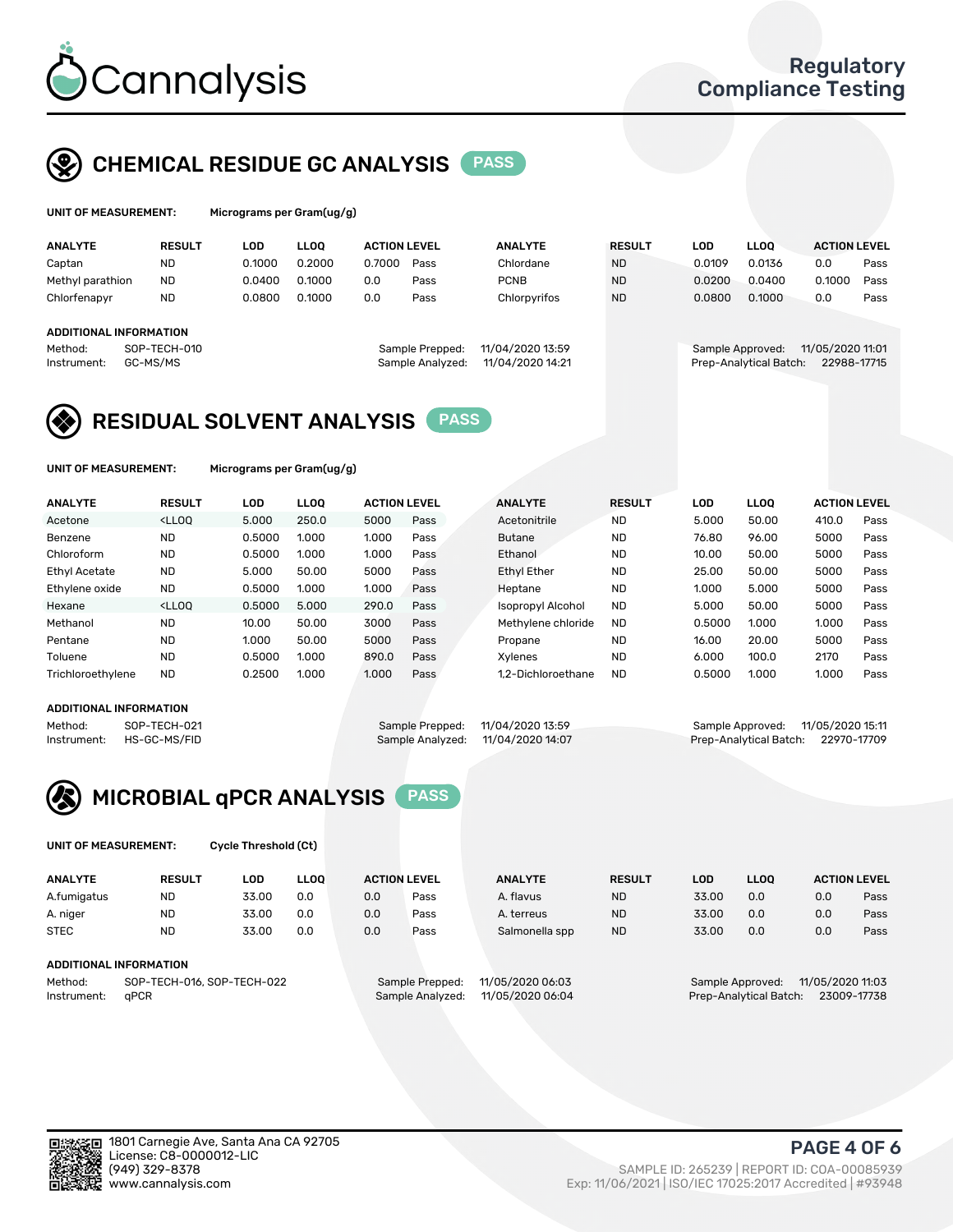



UNIT OF MEASUREMENT: Micrograms per Gram(ug/g)

| <b>ANALYTE</b>                                          | <b>RESULT</b>                                                                                                                                                               | LOD                                                                         | <b>LLOO</b> | <b>ACTION LEVEL</b> |                                            | <b>ANALYTE</b>                  | <b>RESULT</b> | <b>LOD</b> | <b>LLOO</b> | <b>ACTION LEVEL</b> |      |
|---------------------------------------------------------|-----------------------------------------------------------------------------------------------------------------------------------------------------------------------------|-----------------------------------------------------------------------------|-------------|---------------------|--------------------------------------------|---------------------------------|---------------|------------|-------------|---------------------|------|
| Arsenic                                                 | <lloo< td=""><td>0.0200</td><td>0.0500</td><td>0.2000</td><td>Pass</td><td>Cadmium</td><td><b>ND</b></td><td>0.0050</td><td>0.0500</td><td>0.2000</td><td>Pass</td></lloo<> | 0.0200                                                                      | 0.0500      | 0.2000              | Pass                                       | Cadmium                         | <b>ND</b>     | 0.0050     | 0.0500      | 0.2000              | Pass |
| Lead                                                    | <lloo< td=""><td>0.0100</td><td>0.0500</td><td>0.5000</td><td>Pass</td><td>Mercury</td><td><b>ND</b></td><td>0.0030</td><td>0.0500</td><td>0.1000</td><td>Pass</td></lloo<> | 0.0100                                                                      | 0.0500      | 0.5000              | Pass                                       | Mercury                         | <b>ND</b>     | 0.0030     | 0.0500      | 0.1000              | Pass |
| <b>ADDITIONAL INFORMATION</b><br>Method:<br>Instrument: | SOP-TECH-013<br>ICP-MS                                                                                                                                                      | 11/04/2020 19:31<br>Sample Prepped:<br>11/04/2020 19:32<br>Sample Analyzed: |             |                     | Sample Approved:<br>Prep-Analytical Batch: | 11/05/2020 11:56<br>23013-17736 |               |            |             |                     |      |
| (集)                                                     | <b>MYCOTOXINS ANALYSIS</b>                                                                                                                                                  |                                                                             |             |                     |                                            |                                 |               |            |             |                     |      |

| UNIT OF MEASUREMENT: |               | Micrograms per Kilogram(ug/kg) |             |                     |      |                |               |       |             |                     |      |
|----------------------|---------------|--------------------------------|-------------|---------------------|------|----------------|---------------|-------|-------------|---------------------|------|
| <b>ANALYTE</b>       | <b>RESULT</b> | LOD                            | <b>LLOO</b> | <b>ACTION LEVEL</b> |      | <b>ANALYTE</b> | <b>RESULT</b> | LOD   | <b>LLOO</b> | <b>ACTION LEVEL</b> |      |
| Aflatoxin B1         | <b>ND</b>     | 1.000                          | 2.000       |                     | N/A  | Aflatoxin B2   | <b>ND</b>     | 2.000 | 5.000       |                     | N/A  |
| Aflatoxin G1         | <b>ND</b>     | 2.000                          | 5.000       |                     | N/A  | Aflatoxin G2   | <b>ND</b>     | 2.000 | 5.000       |                     | N/A  |
| Total Aflatoxins     | <b>ND</b>     | 10.00                          | 14.00       | 20.00               | Pass | Ochratoxin A   | <b>ND</b>     | 1.000 | 2.000       | 20.00               | Pass |

#### ADDITIONAL INFORMATION

Method: SOP-TECH-020 Sample Prepped: 11/04/2020 14:00 Sample Approved: 11/05/2020 12:31 Instrument: LC-MS/MS Sample Analyzed: 11/04/2020 14:01 Prep-Analytical Batch: 22986-17707

## FILTH & FOREIGN MATERIAL ANALYSIS PASS

UNIT OF MEASUREMENT: Filth and Foreign Matter (%)

| <b>ANALYTE</b>                                              | <b>RESULT</b> | LOD. | <b>LLOO</b> | <b>ACTION LEVEL</b> |                                     | <b>ANALYTE</b>                       | <b>RESULT</b> | LOD | LLOO | <b>ACTION LEVEL</b>                                                           |      |  |  |
|-------------------------------------------------------------|---------------|------|-------------|---------------------|-------------------------------------|--------------------------------------|---------------|-----|------|-------------------------------------------------------------------------------|------|--|--|
| IF RH ME                                                    | <b>ND</b>     | 0.0  | 0.0         | 3.000               | Pass                                | <b>IFM</b>                           | <b>ND</b>     | 0.0 | 0.0  | 25.00                                                                         | Pass |  |  |
| Mold                                                        | <b>ND</b>     | 0.0  | 0.0         | 25.00               | Pass                                | <b>SSCD</b>                          | <b>ND</b>     | 0.0 | 0.0  | 25.00                                                                         | Pass |  |  |
| ADDITIONAL INFORMATION                                      |               |      |             |                     |                                     |                                      |               |     |      |                                                                               |      |  |  |
| Method:<br>SOP-TECH-009<br>Instrument:<br>Visual Inspection |               |      |             |                     | Sample Prepped:<br>Sample Analyzed: | 11/04/2020 10:09<br>11/04/2020 10:18 |               |     |      | 11/04/2020 10:34<br>Sample Approved:<br>Prep-Analytical Batch:<br>22977-17697 |      |  |  |